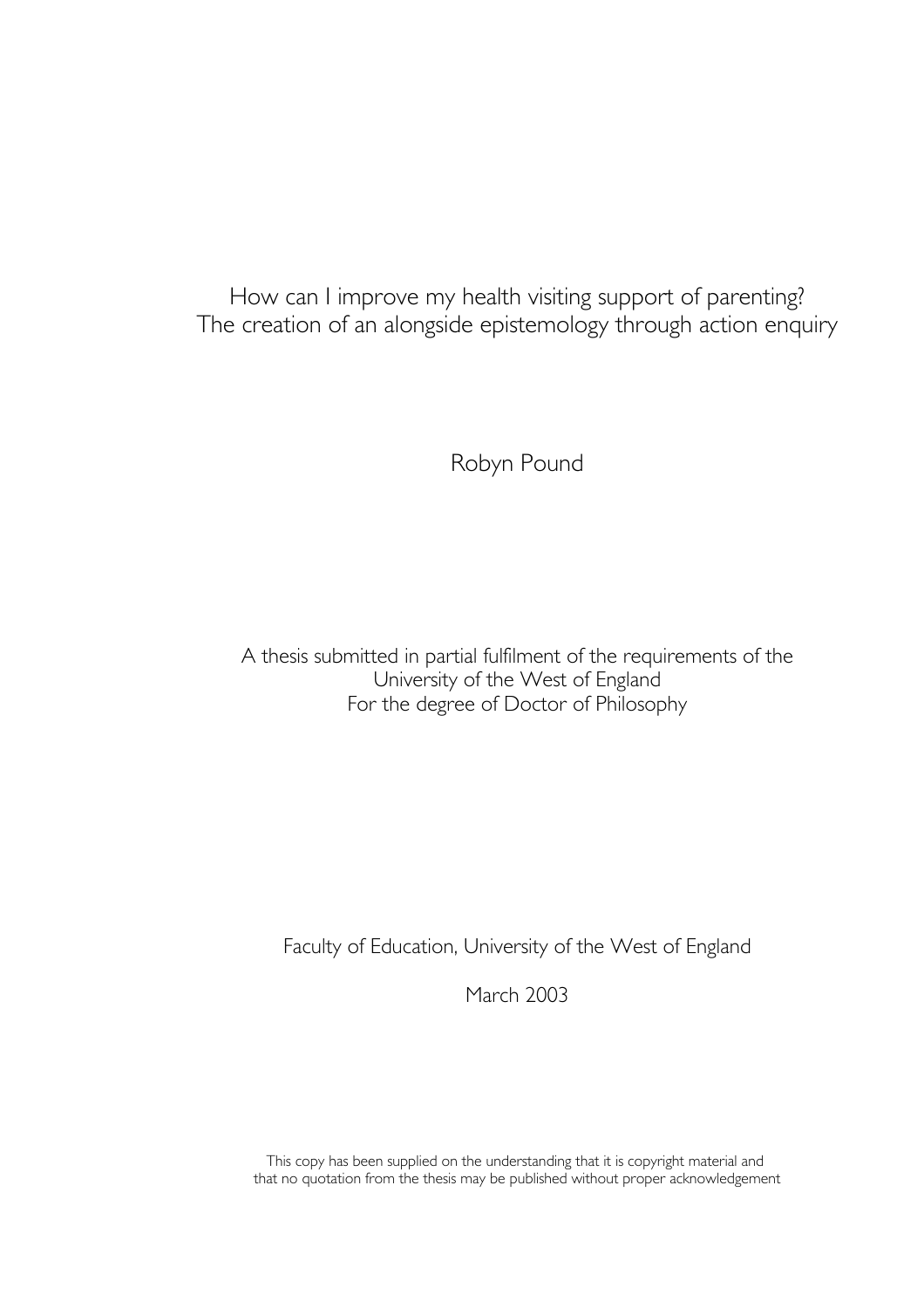## Abstract

Motivated initially by rights for children, particularly freedom from violence, this thesis explores the enhancement of children's well-being in family life. It shows the creation of a living theory of health visiting as I seek to understand, improve, evaluate and explain my support of developing family relationships. From increasingly collaborative relationships with parents, colleagues, educational researchers and others, alongsideness emerges as an explanation I found appropriate to my parenting, health visiting and researching. Alongsideness, meaning creating and sustaining connections that enhance collaborative enquiry, intends to support the generation of personal theory for application in practice.

The thesis shows how I found theory of human emotional need useful for understanding and raising awareness about the needs of people in relationships and for problem-solving. It illuminates the health-enhancing and educational possibilities of alongsideness for myself, children, their families and the communities they form. It shows how I question personal beliefs arising from my history, as I reflect on my values and attempt to embody them for living as I practise. Self-study enabled me to grapple with the dynamic, multi-dimensions of alongsideness in diverse situations, the dilemmas arising for understanding myself and for clarifying my practice values.

The thesis contributes to a new scholarship of enquiry for health visiting. It shows how values generated and embodied in the process of enquiring can be transformed into living standards of judgement both for evaluating practice and for judging my claims to knowledge. It explains how the generation of living theory through reflective action enquiry has potential for the improvement and explanation of practice.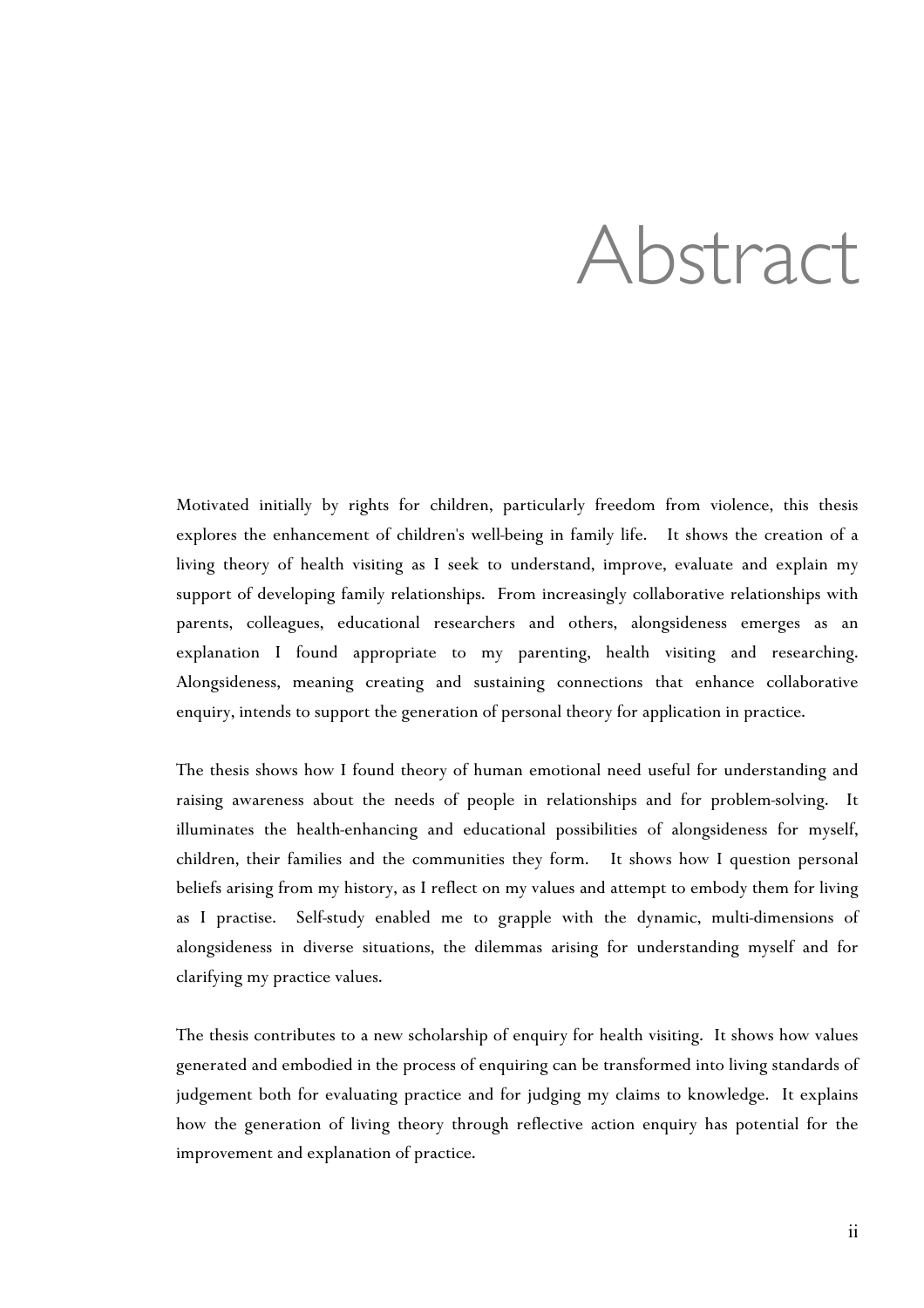## Table of contents

| <b>Abstract</b>          |                                                                     | ii           |
|--------------------------|---------------------------------------------------------------------|--------------|
| <b>Table of contents</b> |                                                                     | iii          |
| <b>Acknowledgements</b>  |                                                                     | iv           |
| <b>List of figures</b>   | $\mathbf{V}$                                                        |              |
| Prologue                 | How can I improve my health visiting support of parenting?          | $\mathbf{1}$ |
|                          | The creation of an alongside epistemology through action enquiry    |              |
| <b>Chapter One</b>       | How do I promote rights for children in my health visiting practice | 12           |
|                          | with families and the community?                                    |              |
| <b>Chapter Two</b>       | How I came to grow an alongside epistemology and understand         | 25           |
|                          | its relevance to health care?                                       |              |
|                          | <b>Chapter Three</b> How has alongsideness grown in my practice?    | 53           |
| <b>Chapter Four</b>      | Exploring alongsideness while applying it in different arenas       | 82           |
| <b>Chapter Five</b>      | How do I create alongside relationships as I work                   | 108          |
|                          | with Marianne and Brian?                                            |              |
| <b>Chapter Six</b>       | Developing alongsideness with Sally and Clare                       | 137          |
|                          | while solving problems.                                             |              |
| <b>Chapter Seven</b>     | Exploring contradictions raised by alongsideness in tertiary        | 160          |
|                          | and community work.                                                 |              |
| <b>Chapter Eight</b>     | Living standards of alongsideness translate into rights             | 186          |
| Glossary                 |                                                                     | 226          |
| <b>Sources</b>           |                                                                     | 229          |
| <b>Appendices</b>        |                                                                     | 234          |
| <b>Bibliography</b>      |                                                                     | 239          |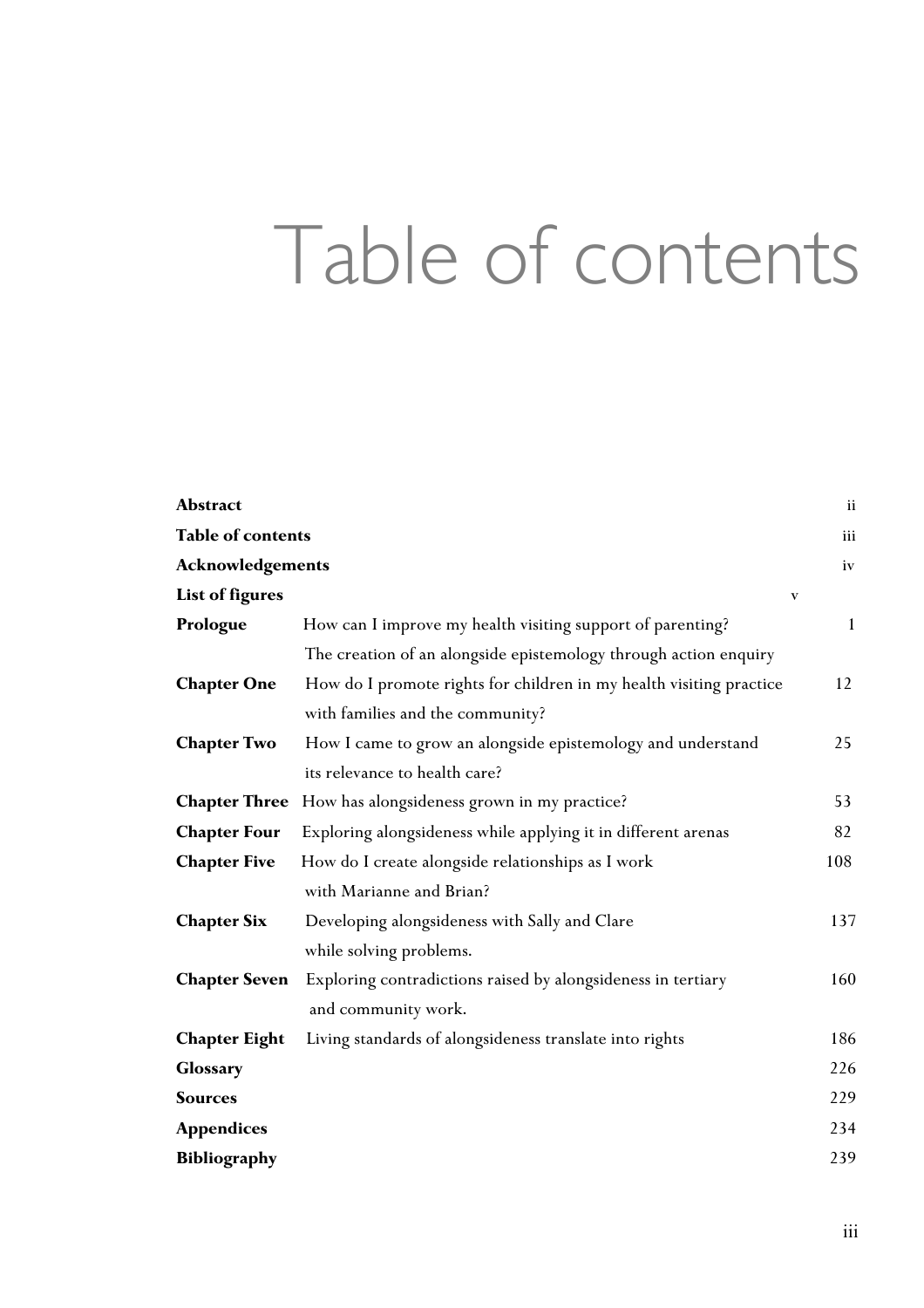## Acknowledgements

I found that far from being lonely I have been energised by the collaborative engagement of many fellow travellers. So many people have shown interest and given time to thinking about matters of relevance to my process and contributed to my understanding of being alongside. I am grateful to the expertise of my supervisors Dr Martin Forrest and Dr Norma Daykin who kept me on track by reading drafts and asking questions. The unstinting generosity of Dr Jack Whitehead, whose stamina in remaining open to the unfolding processes of collaborative enquiry, I found inspirational (see Sources:229).

My 'critical friends', Kate Gammon, Dr Jacqui Hughes, Dr Karen John and Dr Moira Laidlaw, have been integral to my learning through shared experiences and our 'lived' relationships. I am grateful to colleagues Mandy Dams, Jennie Martindale, Caroline Page and Jan Stapleton in the Health Visitor Research Group and Stephanie Bailey and Jenie Rifat for their experienced questioning. The quality of debate and continuing attendance of so many in the Bath Action Research Group is a measure of the value we place in each other's company. Terry Hewitt, Dr Pat D'Arcy, Dr Ben Cunningham and Dr Jean McNiff have been particularly influential since I joined in 1996. I thank John Cudmore for his expertise in creating photographs from video.

I am grateful to the GP Bob Gibbs for his dedication to personal care in general practice and his mediation with the Medical Ethics Committee so that I could begin. I thank all the families I met in the course of this enquiry and believe they can claim to have informed its progress. A number showed interest and allowed me access to their lives, especially 'Marianne', 'Sally', 'Clare' and their families. At home, Kip is untiring in his resilience, optimism and flare with presentation. Graeme and Alistair taught me about real relationships and being a parent and I owe a great deal to my parents and New Zealand family.